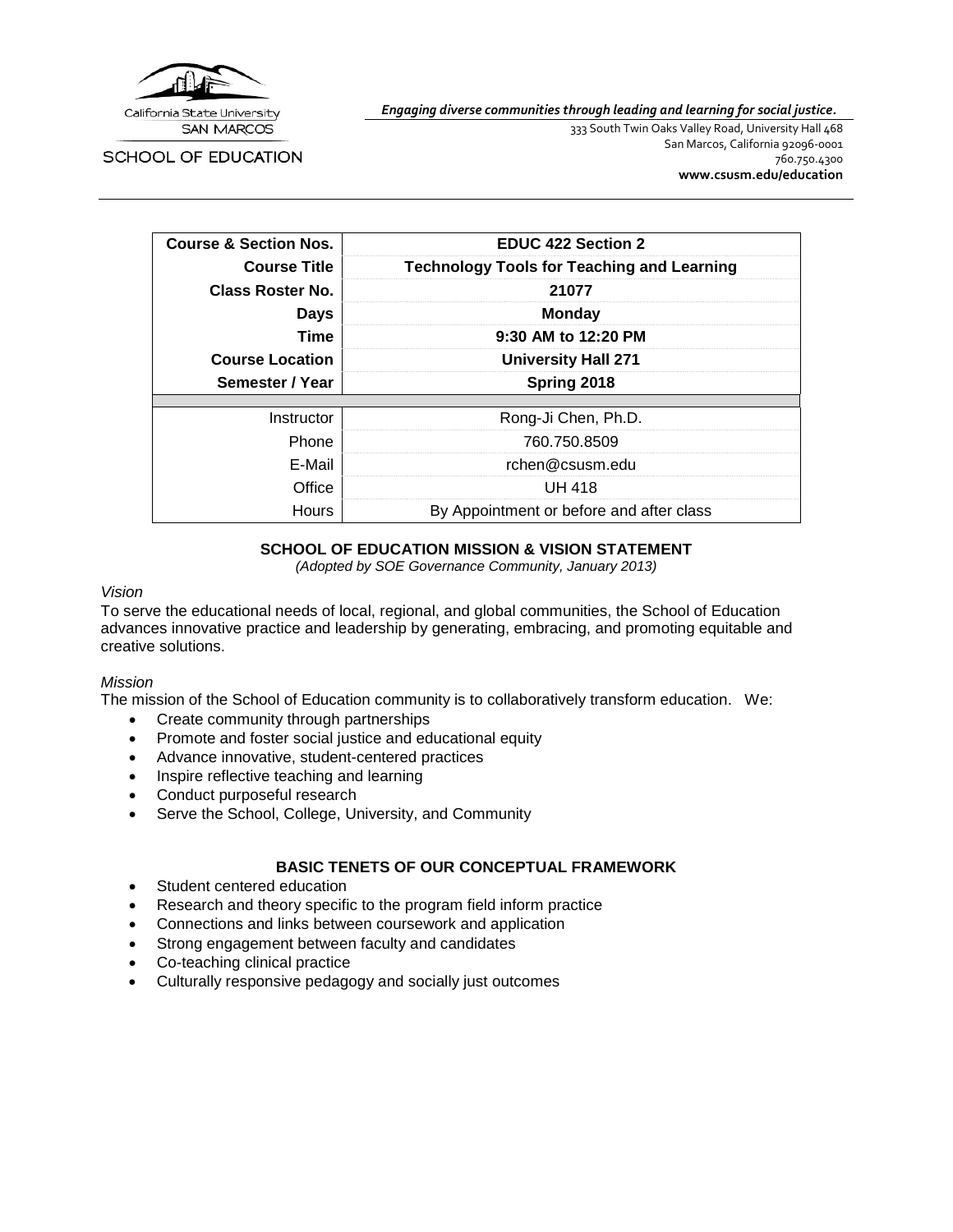## **COURSE DESCRIPTION**

This course focuses on knowledge and skills necessary to apply education oriented productivity tools, graphic organizers, database and spreadsheets, presentation tools, school-appropriate multimedia tools, and communication tools. *The course meets the technology prerequisite skill requirement for entering the credential program.*

Chen: This course is designed for teacher candidates who have met the campus-wide Computer Competency Requirement (CCR) or have pre-requisite skills equal to the CCR and anticipate entrance into the teacher preparation program. This three-unit course partially fulfills the technology competencies as identified by the California Commission on Teacher Credentialing (CCTC).

The EDUC 422 course prepares teacher candidates to apply specific educational technology-based applications in methods courses for implementation in teaching and learning with students as well as to their own professional growth. When entering the teacher education program, teacher candidates are expected to have competency in the applications covered in this course. Therefore, School of Education faculty will make assignments requiring teacher candidates to apply technology concepts and skills.

### **Course Prerequisites: Necessary Technical Competency Required of Students**

Students need to have basic computing knowledge and skills such as word processing, file and folder organization and storage, and e-mail and the Internet, It is recommended that students complete a fundamental computer literacy course with a grade B or higher in the last 12 months.

This course has a few online sessions. To successfully complete online activities, you need to use Cougar Courses (download course materials, watch presentations and videos, upload your assignments, post discussion responses and reply to peers' posts, join online chats, etc.). You need to use e-mail effectively and know how to attach files. It is best that you know how to make minor configuration changes in a Web browser (change font sizes, open and close tabs, allow or disable pop-ups and plug-ins, enable Cookies and JavaScript, etc.). In addition, you are expected to use office applications (such as a word processor, a presentation tool, a spreadsheet tool, an image viewer, a PDF reader, etc.), engage in collaboration, and apply Web literacy skills (conduct an effective search with a search engine, evaluate trustworthiness of web content, understand copyrights). Lastly, you may need to troubleshoot basic hardware and software problems.

## **Contact Information for Technical Support Assistance**

If you need any technical support, contact IITS Student Help Desk: [http://www.csusm.edu/sth/.](http://www.csusm.edu/sth/)

#### **Course Objectives**

Teacher candidates will demonstrate competency in:

- Meeting the International Society for Technology in Education Standards for Educators (2017) outlined below at a basic level of proficiency;
- Using a variety of educational technology tools that are applied in teaching and learning within the credential program and used in public school settings; and
- Understanding the affordances and limitations of educational use of technology.

## **REQUIRED TEXTS, MATERIALS AND ACCOUNTS**

#### **Required Texts**

There is no required text for this course. Instead, you will need the following:

- Cloud-based storage (e.g., Google Drive or Dropbox) or a mass storage device, e.g., USB flash drive (16 GB or larger).
- Use of a digital video camera for the video project. Check-out is available from the Kellogg library on  $2<sup>nd</sup>$  floor. Alternatively, a mobile device with a good video camera may be used.

It is not necessary to purchase the educational software, as many of the specific software titles are available on the Web, free in demo-version, and/or available on campus.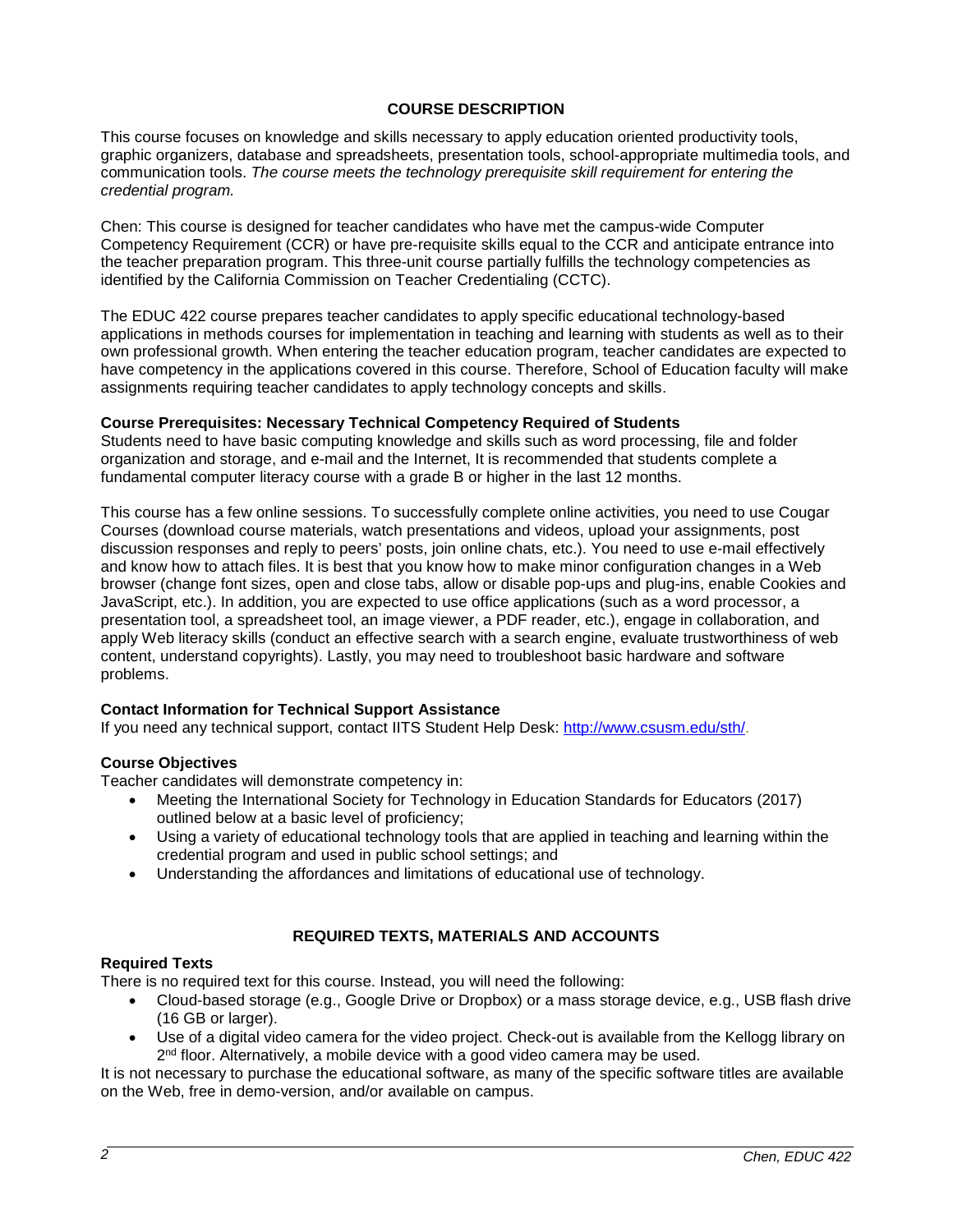## **Recommended Text (optional)**

- Boss, S. & Krauss, J. (2014). *Reinventing project-based learning: Your field guide to real-world projects in the digital age* (2nd ed.). Washington, DC: International Society for Technology in Education.
- Kolb, L. (2017). *Learning first, technology second: The educator's guide to designing authentic lessons*. Washington, DC: International Society for Technology in Education.

#### **Cougar Courses**

Access from [https://cc.csusm.edu/,](https://cc.csusm.edu/) where course materials and assignments are posted.

### **COURSE AND PROGRAM LEARNING OUTCOMES**

#### **Teacher Performance Expectation (TPE) Competencies**

This course is designed to help candidates seeking a California teaching credential to develop the skills, knowledge, and attitudes necessary to assist schools and districts in implementing effective programs for all students. The successful candidate will be able to merge theory and practice in order to realize a comprehensive and extensive educational program for all students. You will be required to formally address:

• TPE 3: Understanding and organizing subject matter for student learning Particularly, the course will focus on the elements pertaining to using technology to facilitate students' equitable access to the curriculum.

The course also addresses Special Education Standards by California Commission on Teacher Credentialing:

- Multiple and Single Subject Program Standard 13: Preparation to Teach Special Populations (Students with Special Needs) in the General Education Classroom
- Preliminary Education Specialist Program Design Standard 6: Using Educational and Assistive **Technology**

#### **ISTE Standards for Educators**

The course engages students in working toward the following standards set forth by the International Society for Technology in Education Standards for Educators (2017) at a novice teacher's level of proficiency.

#### **1. Learner**

Educators continually improve their practice by learning from and with others and exploring proven and promising practices that leverage technology to improve student learning. Educators:

- **a.** Set professional learning goals to explore and apply pedagogical approaches made possible by technology and reflect on their effectiveness.
- **b.** Pursue professional interests by creating and actively participating in local and global learning networks.
- **c.** Stay current with research that supports improved student learning outcomes, including findings from the learning sciences.

#### **2. Leader**

Educators seek out opportunities for leadership to support student empowerment and success and to improve teaching and learning. Educators:

- **a.** Shape, advance and accelerate a shared vision for empowered learning with technology by engaging with education stakeholders.
- **b.** Advocate for equitable access to educational technology, digital content and learning opportunities to meet the diverse needs of all students.
- **c.** Model for colleagues the identification, exploration, evaluation, curation and adoption of new digital resources and tools for learning.

#### **3. Citizen**

Educators inspire students to positively contribute to and responsibly participate in the digital world. Educators:

- **a.** Create experiences for learners to make positive, socially responsible contributions and exhibit empathetic behavior online that build relationships and community.
- **b.** Establish a learning culture that promotes curiosity and critical examination of online resources and fosters digital literacy and media fluency.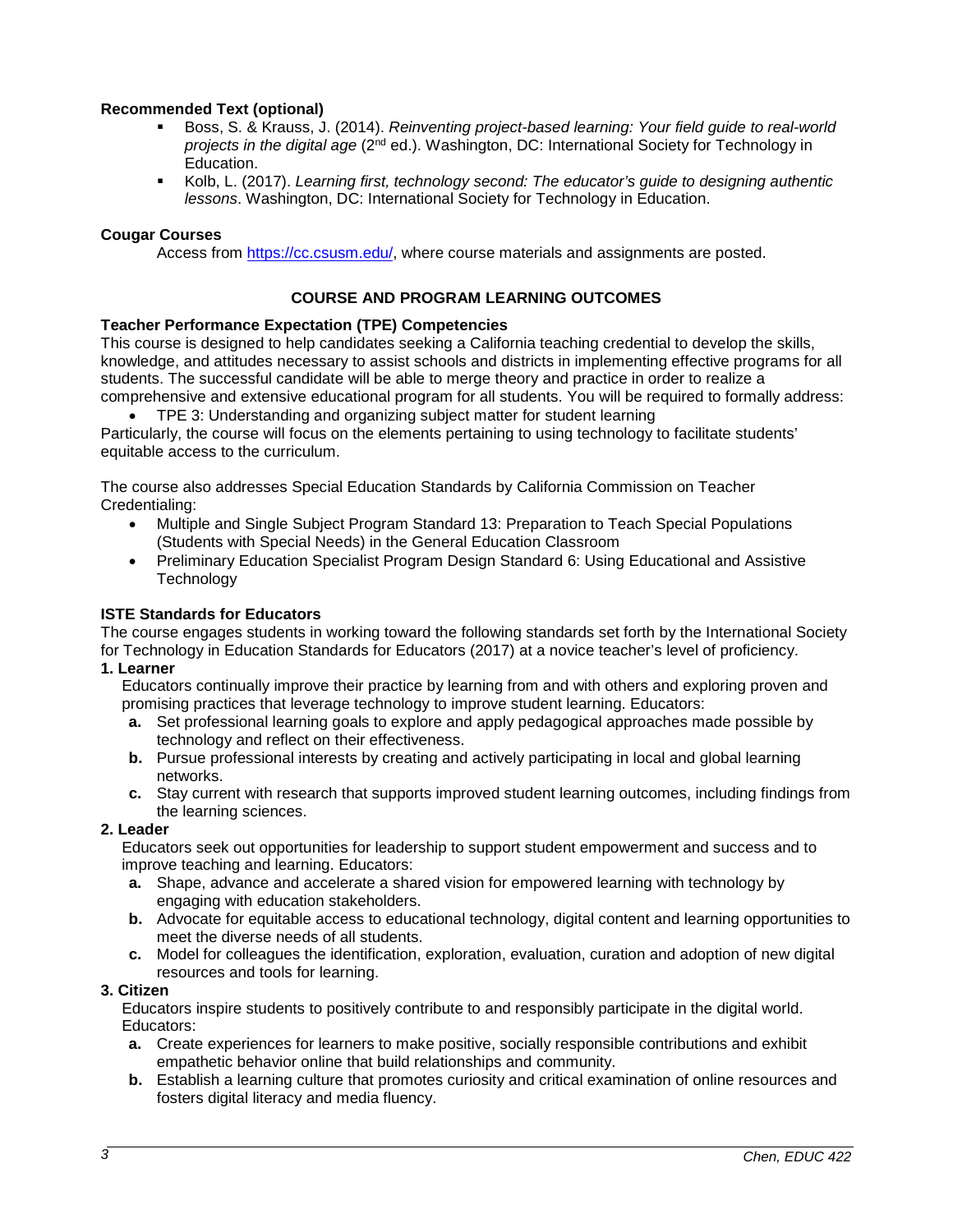- **c.** Mentor students in the safe, legal and ethical practices with digital tools and the protection of intellectual rights and property.
- **d.** Model and promote management of personal data and digital identity and protect student data privacy.

## **4. Collaborator**

Educators dedicate time to collaborate with both colleagues and students to improve practice, discover and share resources and ideas, and solve problems. Educators:

- **a.** Dedicate planning time to collaborate with colleagues to create authentic learning experiences that leverage technology.
- **b.** Collaborate and co-learn with students to discover and use new digital resources and diagnose and troubleshoot technology issues.
- **c.** Use collaborative tools to expand students' authentic, real- world learning experiences by engaging virtually with experts, teams and students, locally and globally.
- **d.** Demonstrate cultural competency when communicating with students, parents and colleagues and interact with them as co-collaborators in student learning.

### **5. Designer**

Educators design authentic, learner-driven activities and environments that recognize and accommodate learner variability. Educators:

- **a.** Use technology to create, adapt and personalize learning experiences that foster independent learning and accommodate learner differences and needs.
- **b.** Design authentic learning activities that align with content area standards and use digital tools and resources to maximize active, deep learning.
- **c.** Explore and apply instructional design principles to create innovative digital learning environments that engage and support learning.

## **6. Facilitator**

Educators facilitate learning with technology to support student achievement of the 2016 ISTE Standards for Students. Educators:

- **a.** Foster a culture where students take ownership of their learning goals and outcomes in both independent and group settings.
- **b.** Manage the use of technology and student learning strategies in digital platforms, virtual environments, hands-on makerspaces or in the field.
- **c.** Create learning opportunities that challenge students to use a design process and computational thinking to innovate and solve problems.
- **d.** Model and nurture creativity and creative expression to communicate ideas, knowledge or connections.

### **7. Analyst**

Educators understand and use data to drive their instruction and support students in achieving their learning goals. Educators:

- **a.** Provide alternative ways for students to demonstrate competency and reflect on their learning using technology.
- **b.** Use technology to design and implement a variety of formative and summative assessments that accommodate learner needs, provide timely feedback to students and inform instruction.
- **c.** Use assessment data to guide progress and communicate with students, parents and education stakeholders to build student self-direction.

*ISTE (International Society for Technology in Education), 2017* [\(https://www.iste.org/standards/for-educators](https://www.iste.org/standards/for-educators) ).

## **Professional Dispositions**

The California State University San Marcos School of Education fosters the development of the following professional dispositions among our students:

- *Social Justice and Equity*: Candidates appreciate the languages, communities, and experiences learners bring to the classroom. Candidates advocate for and support marginalized communities and individuals.
- *Collaboration*: Candidates learn and practice the skills of collaboration in their coursework and use them in their professional interactions with students, colleagues, parents, caregivers, and those in the wider community.
- *Critical Thinking*: Candidates analyze various professional contexts, resulting in more informed decision-making about professional practice.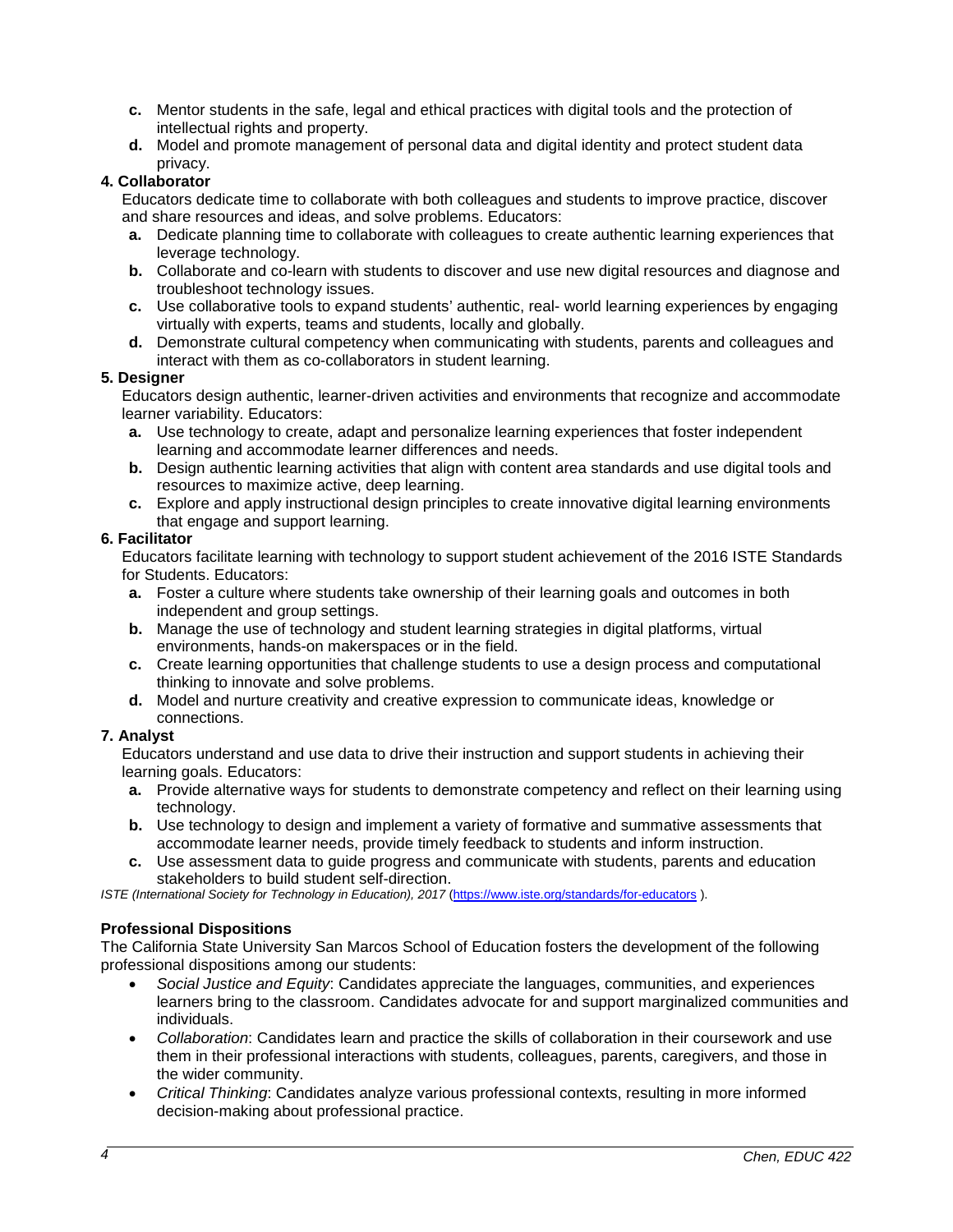- *Professional Ethics*: Candidates learn to make and act on well-reasoned, principled judgments.
- *Reflective Teaching and Learning*: Candidates critically review their professional practice and the impact it has on student success.
- *Life-Long Learning*: Candidates are committed to actively seeking new knowledge, skills, and experiences throughout their career.

(adopted by the COE Governance Community on January 19, 2007)

## **COURSE REQUIREMENTS**

#### **Part I. Attendance & Professional Dispositions (20 points)**

See the attendance policy (page 6) and professional dispositions (above).

| <b>Assignment</b>                     | <b>Description</b>                                                                                                                                                                                | <b>Pts</b> | <b>ISTE</b>      |
|---------------------------------------|---------------------------------------------------------------------------------------------------------------------------------------------------------------------------------------------------|------------|------------------|
|                                       |                                                                                                                                                                                                   |            | <b>Standards</b> |
| Community forum                       | Post a self-introduction on the class community forum.<br>Respond to peers' postings. The purpose is community<br>building.                                                                       | 5          | За               |
| Reading<br>reflections &<br>comments  | Reflect on course readings related to ISTE Standards and<br>current issues in educational technology; maintain a<br>professional blog, contribute to online discussions, and apply<br>Netiquette. | 32         | 1c, 3a           |
| Apps integration<br>plan              | Use learning sciences to review educational apps and use<br>appropriate apps to facilitate student learning.                                                                                      | 10         | 3 <sub>b</sub>   |
| Maker project                         | Design and print a 3D model; reflect on the maker movement<br>and design thinking in education.                                                                                                   | 10         | 5c, 6d           |
| Google Drive<br>collaboration         | Use tools on Google Drive and collaborate on projects.                                                                                                                                            | 13         | 4a, 7c           |
| Digital citizenship<br>& cyber safety | Explore issues concerning information literacy, digital<br>footprint, identity safety, cyber bullying, cyber predators,<br>piracy, copyright, and fair use.                                       | 10         | 3c, 3d           |
| Teacher website                       | Create an appealing, newsworthy, and interesting Web site<br>for students and parents to support learning.                                                                                        | 10         | 2 <sub>b</sub>   |
| Video project                         | Record video footage, edit video clips, and produce a video<br>for classroom use.                                                                                                                 | 20         | 4a, 5b           |
| Computational<br>thinking & coding    | Explore computational thinking and use Scratch to create an<br>inspiring educational project.                                                                                                     | 10         | 6c               |
| Professional<br>learning network      | Use Web 2.0 tools or social media to build a professional<br>learning network and engage in collaborative learning and<br>professional growth.                                                    | 10         | 1b, 4c           |
| Professional<br>learning reflection   | Reflect on professional growth per the ISTE Standards for<br>Educators; set professional learning goals.                                                                                          | 10         | 1a               |

\*Assignments subtotal 140 points + Attendance & professional dispositions 20 points = 160 points.

Detailed information is provided on Cougar Courses. Please note that modifications may occur at the discretion of the instructor. In addition to the assignments described above, performance assessment will be on student's cooperation and flexibility in response to unforeseen challenges and student's ability to perform tasks using a variety of technology tools.

#### **Assignment Policy**

All assignments, requirements, due dates and scoring rubrics will be available through Cougar Courses. *You are responsible to successfully submit all assignments, review instructor's feedback, and track your grades and progress in the course.* In order to successfully complete this course, all assignments must be completed at an acceptable level noted on assignment directions and rubrics. All assignments are due by 11 p.m. on the due date, unless specified otherwise.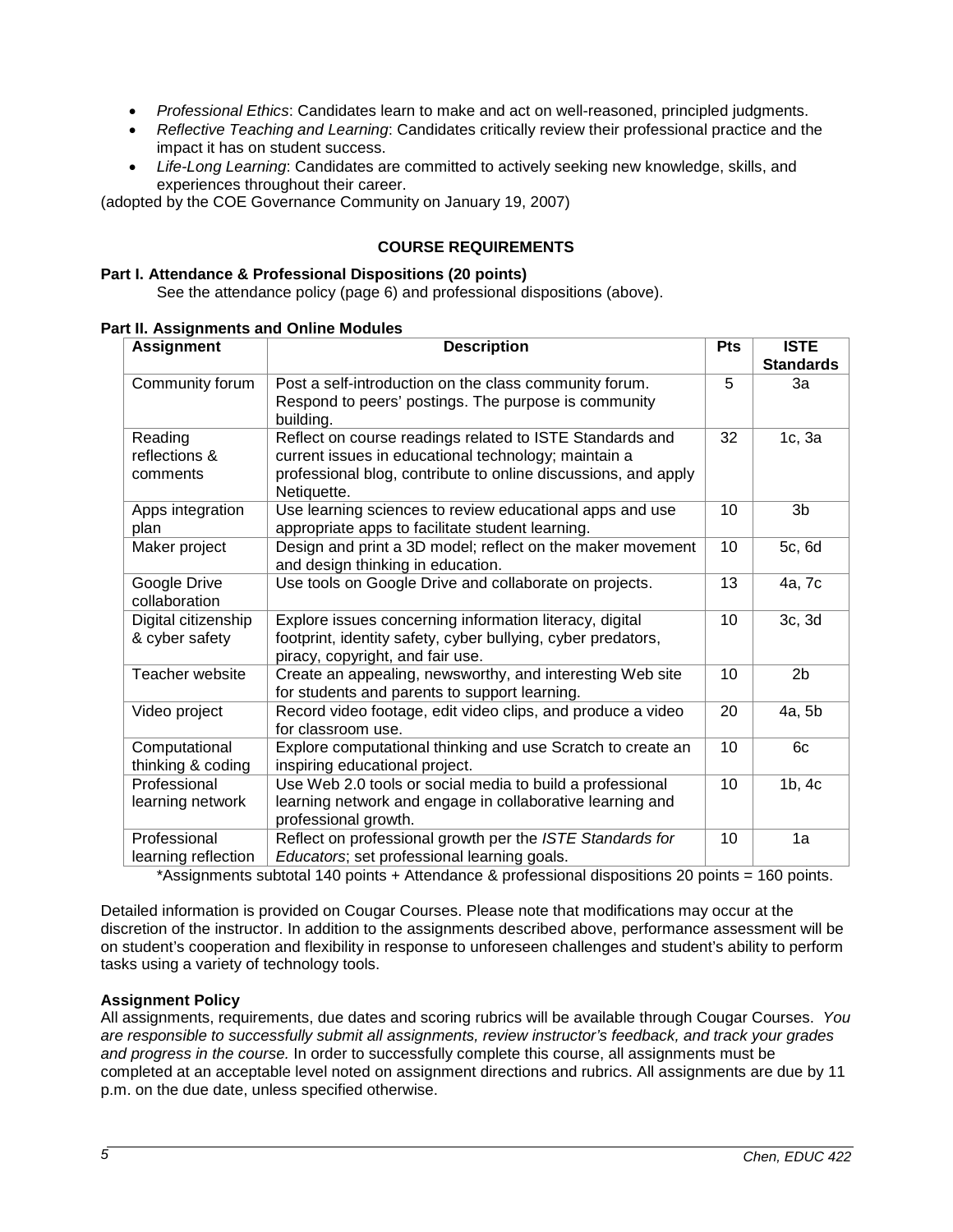*Late assignment policy:* 10% deduction for being one day late, 20% deduction two days late, 30% deduction three days late, and so on. After a week, no assignments will be accepted. If extraordinary circumstances occur, please contact the instructor BEFORE the deadline. You may request up to 3 extensions.

### **Course Grades**

Final grades are calculated on the standard of:

| A: 93% - 100%    | A-: 90% - 92% | B+: 87% - 89%   | B: 83% - 86%  |
|------------------|---------------|-----------------|---------------|
| B-: 80% - 82%    | C+: 77% - 79% | $C: 73\%$ - 76% | C-: 70% - 72% |
| $D: 60\% - 69\%$ | F: below 60   |                 |               |
|                  |               |                 |               |

Failure to complete this course with a grade of C+ or higher will prohibit a teacher candidate from entering a teaching credential program.

### **Final Exam Statement**

There is no final exam for this course.

#### **School of Education Attendance Policy**

Due to the dynamic and interactive nature of courses in the School of Education, all candidates are expected to attend all classes and participate actively. At a minimum, candidates must attend more than 80% of class time, or s/he may not receive a passing grade for the course at the discretion of the instructor. Individual instructors may adopt more stringent attendance requirements. Should the candidate have extenuating circumstances, s/he should contact the instructor as soon as possible. *(Adopted by the COE Governance Community, December, 1997).*

#### **Course Attendance Policy**

You are expected to actively participate in in-class and online discussions, group work, presentations, and hands-on activities throughout the course. A positive professional disposition includes a willingness to consider and discuss new ideas objectively, curiosity, perseverance, and seriousness about improving one's self as a teacher. It can also include a sense of humor and social intelligence (e.g., the tact and ability to make others feel comfortable and to contribute)

According to the above policy and conditions, students missing more than one class session (including online module) cannot earn an A or A-. Students missing more than two class sessions cannot earn a B or B+. Students missing more than three classes cannot earn a C+. Arriving late or leaving early by more than 20 minutes counts as an absence. Notifying the instructor does not constitute an excuse. All assignments must be turned in on due date even in case of an absence. If extraordinary circumstances occur, please communicate with the instructor.

In addition to attending course sessions, students may need to use campus resources for some assignments. All students must plan times they can work in labs on campus. Students are required to check campus resources and availability of labs. Mac computers are available in ACD 202, ACD 211, UH 271, UH 272, UH 273, and SCI2 306 in addition to other locations such as the library 2<sup>nd</sup> floor. Students are required to use campus issued-email accounts and check email and the class Cougar Course (Moodle) site at least two times per week to communicate with instructor and peers.

## **TENTATIVE COURSE SCHEDULE**

The dynamic nature of teaching and learning makes it hard to establish a set schedule. Please note that modifications will likely to occur at the discretion of the instructor.

| <b>Session</b>        | <b>Topics</b>                                                  |
|-----------------------|----------------------------------------------------------------|
| S1(1/22)              | • Course intro, community building, & CC orientation           |
|                       | • Today's learners                                             |
|                       | • Makerspace: Design thinking and 3D printing, part 1          |
| S <sub>2</sub> (1/29) | • Makerspace: Design thinking and 3D printing, part 2          |
|                       | • ISTE Standards for Students and Educators                    |
|                       | • 1-to-1 technology and meaningful integration of mobile tools |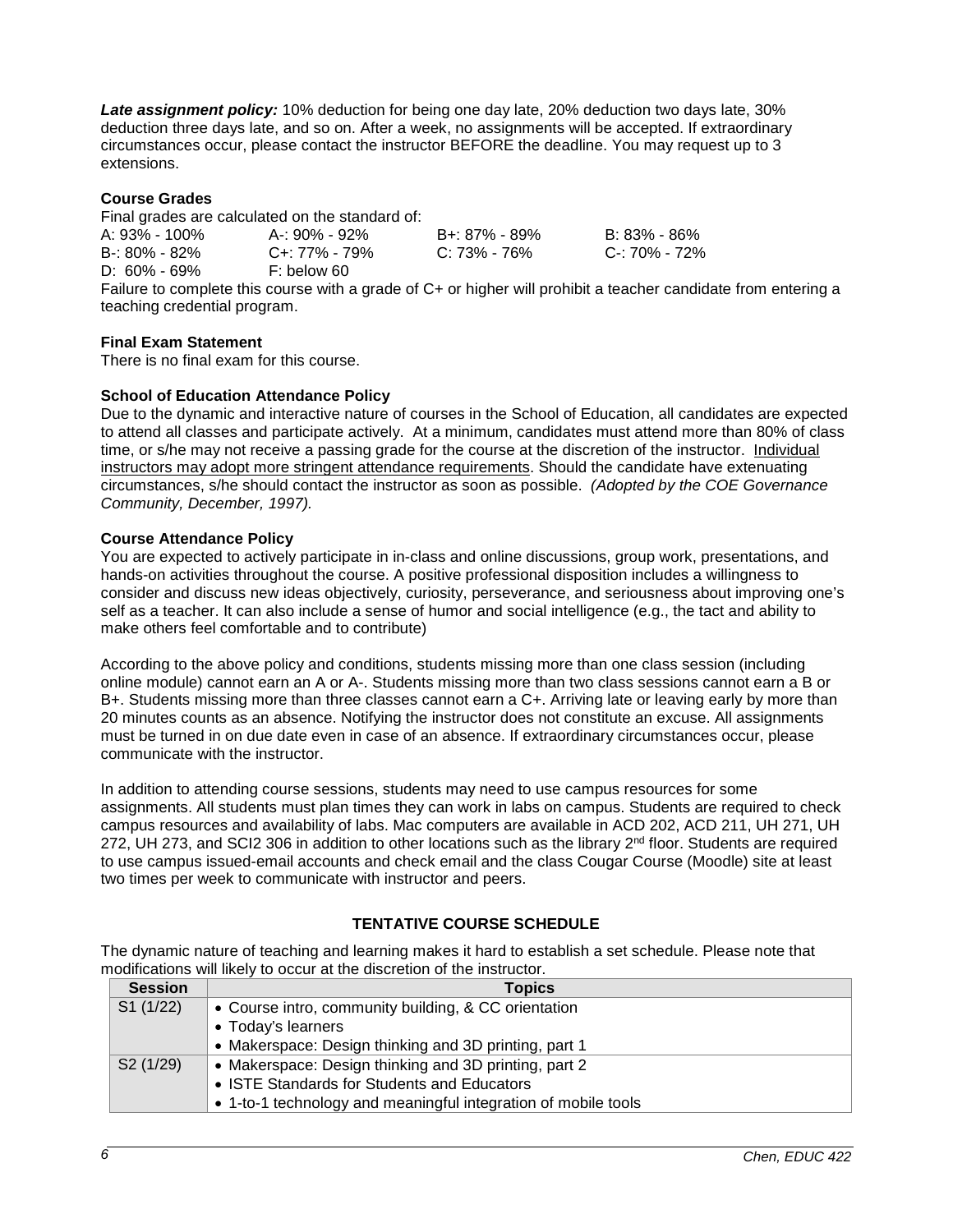|                        | • Sign up for presentations<br>• Online module for the next session: Blog assignment & reading groups                                                                                    |
|------------------------|------------------------------------------------------------------------------------------------------------------------------------------------------------------------------------------|
| S3(2/5)<br>Online      | • Online module 1: Setting up a blog & reading reflections                                                                                                                               |
| S4 (2/12)              | • Visual learning: (1) Concept mapping, (2) Animoto<br>• App presentations 1-5<br>• Online module for the next session: Teacher website                                                  |
| S5 (2/19)<br>Online    | • Online module 2: Teacher website (part 1)                                                                                                                                              |
| S6 (2/26)              | • Intro to personal learning network (PLN)<br>• Social network tools for collaborative learning<br>• App presentations 6~10<br>• Online module for the next session: Google Drive & apps |
| S7(3/5)<br>Online      | • Online module 3: Collaboration, Google Drive, and Apps                                                                                                                                 |
| S8 (3/12)              | • App presentations 11-15<br>• Coding with Scratch                                                                                                                                       |
| 3/19                   | Spring break                                                                                                                                                                             |
| S9 (3/26)<br>Online    | • Online module 4: Teacher website (part 2)-Digital citizenship & cyber safety<br>• (Optional) Scratch workshop                                                                          |
| S10(4/2)               | • Visual learning: Screencasting<br>• App presentations 16~20<br>• Flipping classrooms                                                                                                   |
| S11 (4/9)<br>Online    | • Online module 5: Personal learning network                                                                                                                                             |
| S12 (4/16)             | • Educational use of video<br>• Video project: Planning & preparation for filming<br>• Video editing using Apple iMovie                                                                  |
| S13 (4/23)             | · Video project: Filming<br>• Video project: Editing (bring ear buds or a headset)                                                                                                       |
| S14 (4/30)<br>Optional | • Video project: Editing (optional session: If you've completed the video project, use the<br>class time to work on other projects.)                                                     |
| S15(5/7)               | • Computational thinking<br>• App presentations 21~25<br>• Professional learning reflection<br>• Course evaluation                                                                       |

# **GENERAL CONSIDERATIONS**

# **CSUSM Academic Honesty Policy**

Students will be expected to adhere to standards of academic honesty and integrity, as outlined in the Student Academic Honesty Policy. All assignments must be original work, clear and error-free. All ideas/material that are borrowed from other sources must have appropriate references to the original sources. Any quoted material should give credit to the source and be punctuated accordingly.

Academic Honesty and Integrity: Students are responsible for honest completion and representation of their work. Your course catalog details the ethical standards and penalties for infractions. There will be zero tolerance for infractions. If you believe there has been an infraction by someone in the class, please bring it to the instructor's attention. The instructor reserves the right to discipline any student for academic dishonesty, in accordance with the general rules and regulations of the university. Disciplinary action may include the lowering of grades and/or the assignment of a failing grade for an exam, assignment, or the class as a whole. Incidents of Academic Dishonesty will be reported to the Dean of Students. Sanctions at the University level may include suspension or expulsion from the University. Refer to the full Academic Honesty Policy at:

[http://www.csusm.edu/policies/active/documents/Academic\\_Honesty\\_Policy.html](http://www.csusm.edu/policies/active/documents/Academic_Honesty_Policy.html)